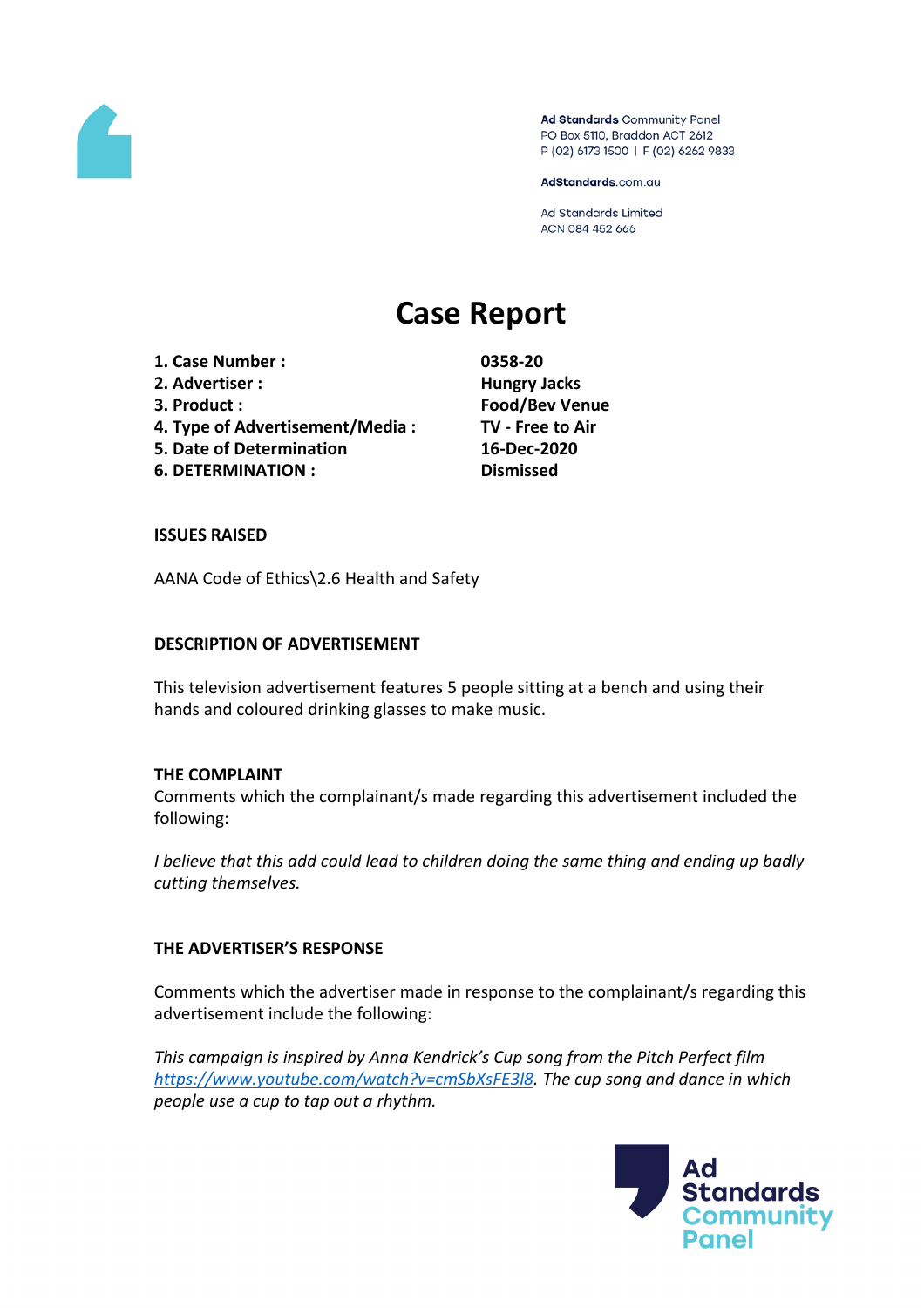

*The 15 second commercial appeared on metro and regional television nationally from October 26 to November 20. In addition, there was a charity campaign in digital channels to raise funds for our children's charity partner Make A Wish.*

*As requested, below are comprehensive comments in relation to the complaint for the entirety of Section 2 of the AANA Code of Ethics.*

- *• 2.1 - This advertisement does not breach any discrimination of vilification codes*
- *• 2.2 – This advertisement is not exploitative or degrading*
- *• 2.3 – This advertisement does not show any violence*
- *• 2.4 – This advertisement does not feature any sex, sexuality or nudity*
- *• 2.5 – This advertisement does not have any offensive language*
- *• 2.7 – This advertisement is clearly distinguishable as advertising*
- *• 2.6 - Health and Safety*

*The complaint relates to the viewers concern that this ad contravenes health and safety codes because if children are exposed to this ad they may mimic it and cut themselves.*

*At Hungry Jack's we aim to create good moments over great tasting food and we of course never wish to offend or cause distress to any of our customers, or the wider public.*

*The ad is aimed at our adult consumers aged 18-39 year old who would be familiar with the cup song. This commercial was not targeted to children. As per the AANA Food and Beverages Marketing and Communications Code Hungry Jack's does not target children nor does our advertising appear within children's programming. As signatories to the Quick Service Restaurant Initiative for Responsible Advertising to Children, we have proudly abided to the guidelines. We can confirm that this piece of advertising has only been placed in media that targets an age group of 18-39 years. It is not directed at children.*

*The scenes depicted are adapted from an international social trend that has appeared globally on digital channels prior to appearing in our advertising. There were no reported issues or concerns raised by our customers and the creative was considered appropriate for the Australian audience.*

## **THE DETERMINATION**

The Ad Standards Community Panel (Panel) considered whether the advertisement breaches Section 2 of the AANA Code of Ethics (the Code).

The Panel noted the complainant's concerns that the advertisement may lead to children imitating the behaviour and cutting themselves badly if a glass broke.

The Panel viewed the advertisement and noted the advertiser's response.